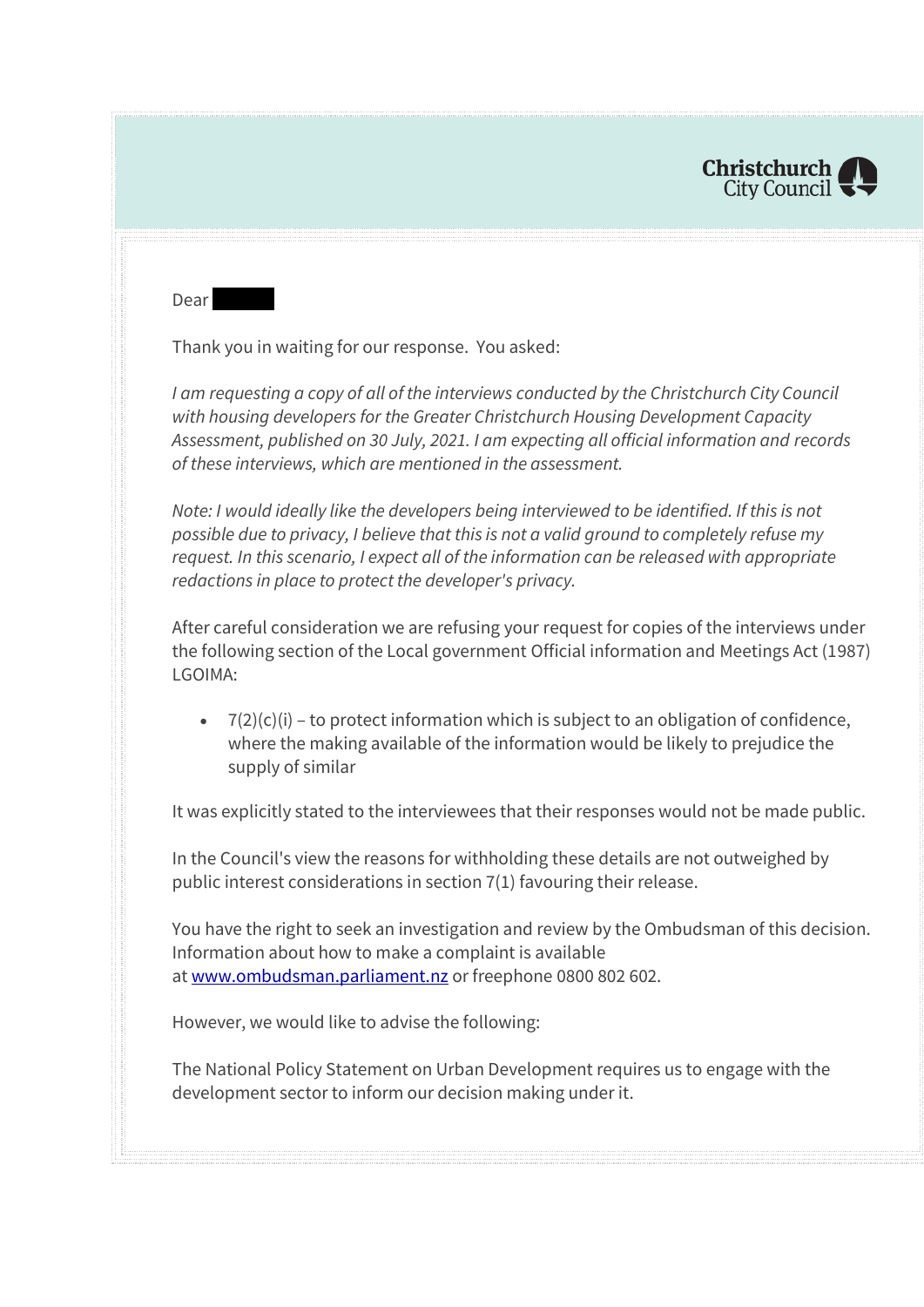As part of our assessment of demand and supply for residential development in the City, we (as part of the Greater Christchurch Partnership) sent a survey to more than 100 developers and/or significant landowners seeking their views on:

- Demand and supply of land for residential and business development within the Greater Christchurch area which includes Christchurch City, and parts of Waimakariri and Selwyn Districts.
- Any supply issues or any other barriers to development.
- Their development intentions and possible timing of these.

It was clarified in the correspondence to these parties that the supplied information would help:

- identify market demand for different areas, and assess housing and business development capacity.
- inform our ongoing planning and growth assessments for Christchurch city and townships within the Greater Christchurch area, including the Greater Christchurch Housing and Business Capacity Assessment and Councils' Intensification Plan Change, as required under the National Policy Statement on Urban Development 2020.

As a follow up to this survey, to clarify survey responses and plug gaps (where they did not fill in the survey) we asked to speak to the top six developers (in terms of number of units delivered) in person.

Some high level comments were included in Council's recently published Housing Capacity Assessment at page 11 as follows: